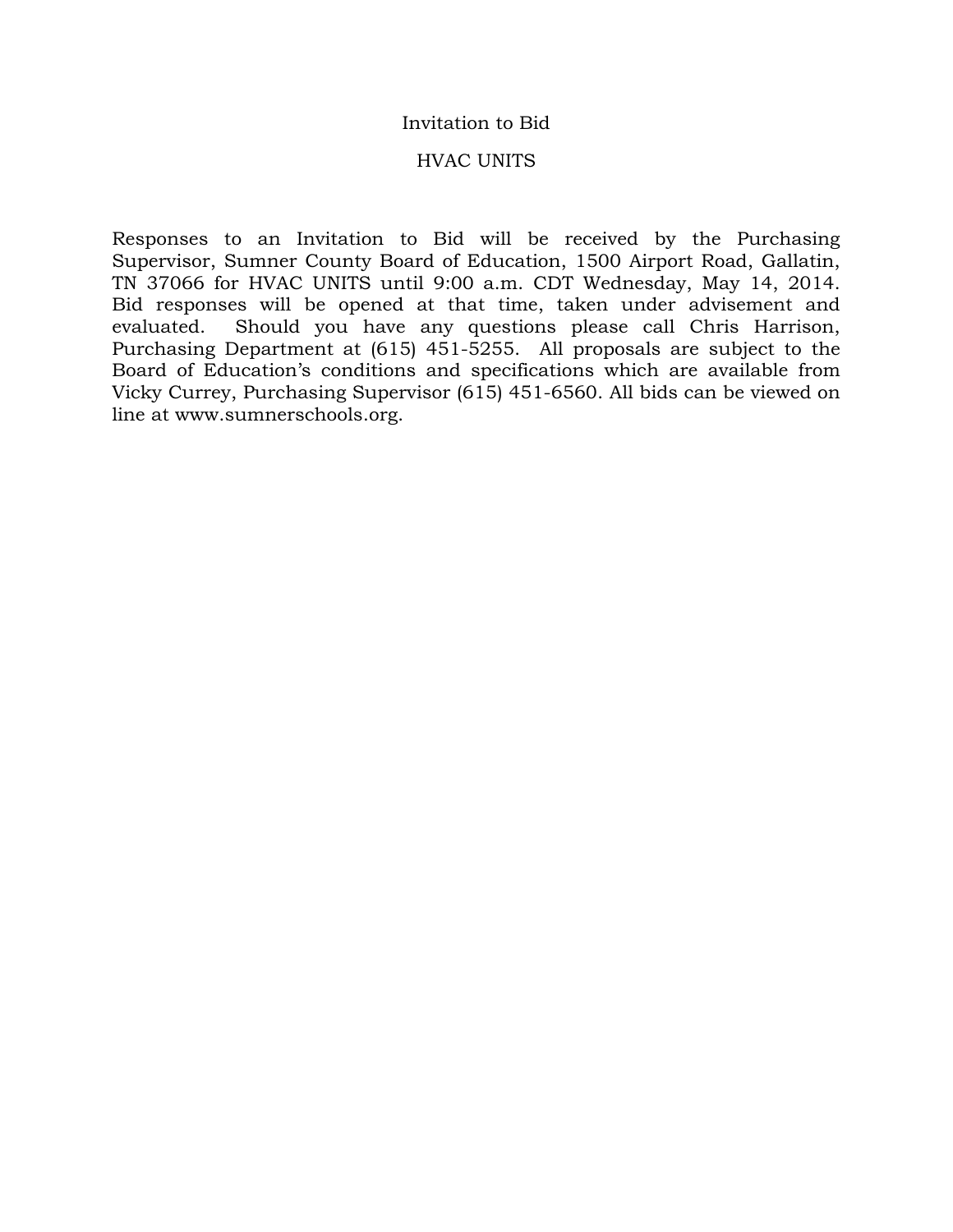# **HVAC UNITS**

The Sumner County Board of Education, herein known as "School System", is soliciting bids for the purchase of HVAC units. The bid shall be for materials only. Installation shall be completed by School System – Maintenance personnel. The bid shall include cost of delivery to the following:

Sumner County Board of Education 1500 Airport Road Gallatin, TN 37066

The School System shall require the vendor to "stagger" the delivery dates for the units. If warehouse space is available, the School System may elect to have the ordered shipped complete.

The School System reserves the right to only purchase those items that funds are available. The School System does not guarantee the purchase of any and/or all items.

#### **SPECIFIC INFORMATION**

#### • **Water Source Heat Pump**

- $\triangleright$  Extended Range
- $\geq$  480 volt; 3 phase
- $\triangleright$  Conventional Thermostat Interface
- $\triangleright$  Hose Kits
- Electric & Water Connection Configurations to be determined at order placement

#### • **Wall Hung Heat Pump**

- $\geqslant$  3 ton
- $\geq$  208/230 volt; 1 phase
- $\geqslant$  10 kW Auxiliary Heat Bank
- $\triangleright$  Low and High Pressure Controls
- $\triangleright$  Single Point Power Connections
- $\triangleright$  5 yr. Compressor Warranty

Vendors are to include price discount for ordering multiple units. Indicate any price restrictions in the "NOTES" section on the bid sheet.

The School System reserves the right to award the bid on a line item basis to separate vendors.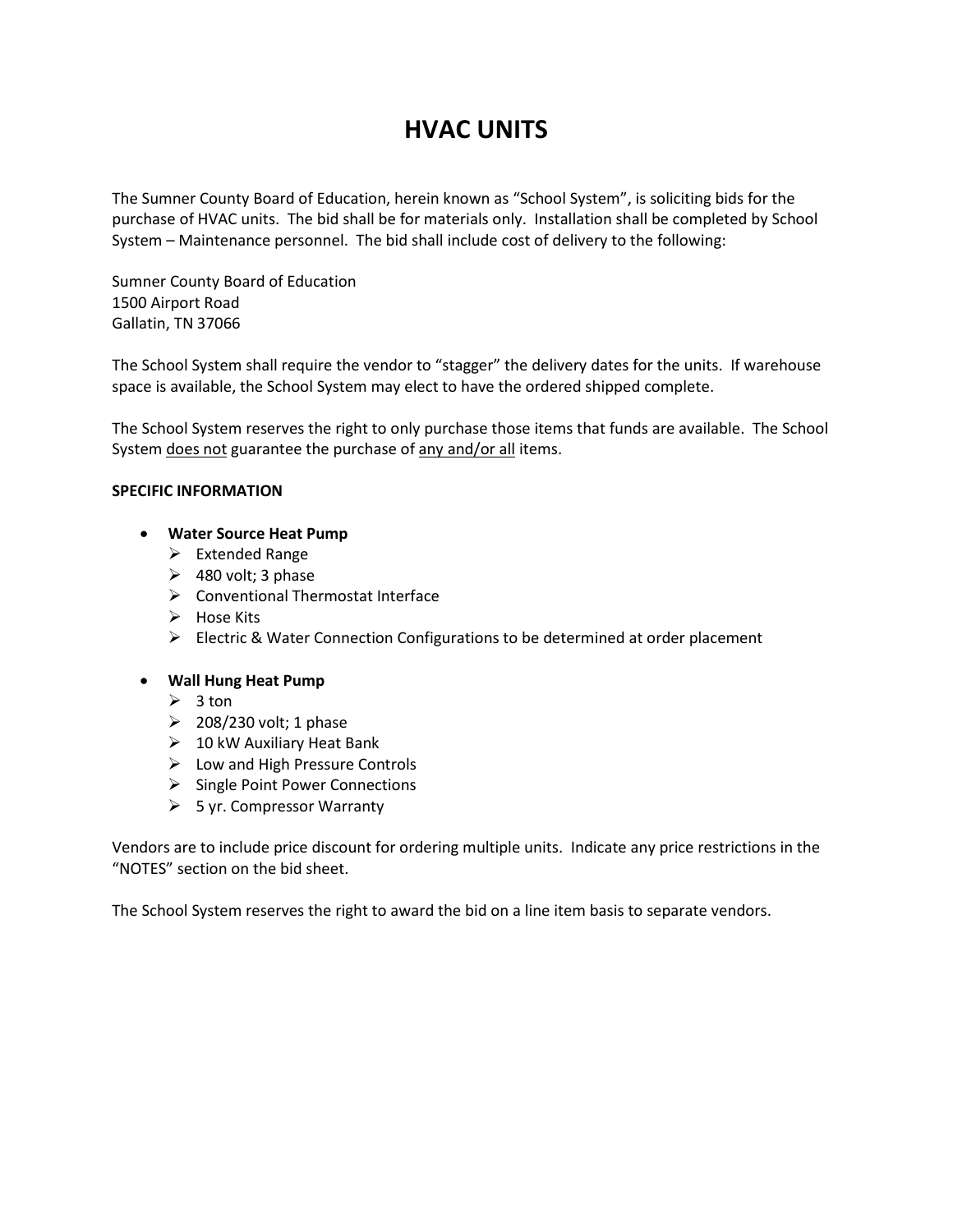## **Sumner County Board of Education**

Purchasing Department 1500 Airport Road Gallatin, TN 37066

| <b>COMPANY NAME</b>                         |                                     |                  |
|---------------------------------------------|-------------------------------------|------------------|
| <b>ADDRESS</b>                              |                                     |                  |
|                                             |                                     |                  |
| <b>TELEPHONE</b>                            |                                     |                  |
| <b>EMAIL</b>                                |                                     |                  |
| <b>AUTHORIZED COMPANY</b><br>REPRESENTATIVE |                                     | <b>SIGNATURE</b> |
| <b>AUTHORIZED COMPANY</b><br>REPRESENTATIVE |                                     | <b>PRINTED</b>   |
| <b>DATE</b>                                 |                                     |                  |
| <b>BID TITLE</b>                            | <b>HVAC UNITS</b>                   |                  |
| <b>DEADLINE</b>                             | Wednesday, May 14, 2014 @ 9:00 a.m. |                  |
| <b>BID AMOUNT</b>                           | SEE ATTACHED SHEET                  |                  |
| <b>BID GOOD THRU</b>                        |                                     |                  |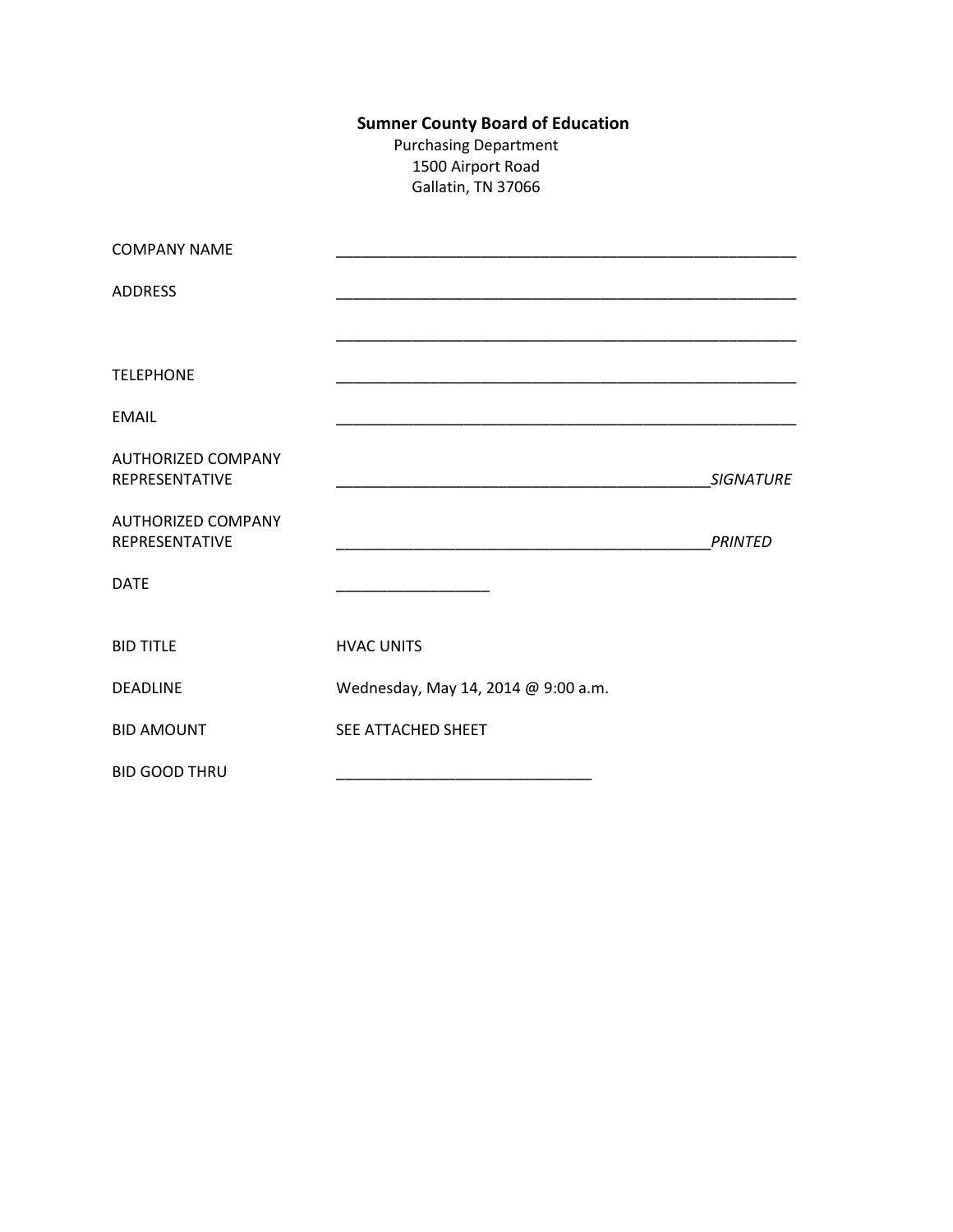|                                                                                                                                                                                                                                | Price/each    | <b>Discount Price/each</b>                                                                                                                                                                                                                                                                                                                                                                                                                                                                                                                             |
|--------------------------------------------------------------------------------------------------------------------------------------------------------------------------------------------------------------------------------|---------------|--------------------------------------------------------------------------------------------------------------------------------------------------------------------------------------------------------------------------------------------------------------------------------------------------------------------------------------------------------------------------------------------------------------------------------------------------------------------------------------------------------------------------------------------------------|
| <b>WATER SOURCE HEAT PUMP</b>                                                                                                                                                                                                  |               |                                                                                                                                                                                                                                                                                                                                                                                                                                                                                                                                                        |
| <b>2.0 Ton</b>                                                                                                                                                                                                                 | $\sharp$      | $\begin{array}{c} \n \uparrow \text{---} \quad \text{---} \quad \text{---} \quad \text{---} \quad \text{---} \quad \text{---} \quad \text{---} \quad \text{---} \quad \text{---} \quad \text{---} \quad \text{---} \quad \text{---} \quad \text{---} \quad \text{---} \quad \text{---} \quad \text{---} \quad \text{---} \quad \text{---} \quad \text{---} \quad \text{---} \quad \text{---} \quad \text{---} \quad \text{---} \quad \text{---} \quad \text{---} \quad \text{---} \quad \text{---} \quad \text{---} \quad \text{---} \quad \text{---}$ |
|                                                                                                                                                                                                                                |               |                                                                                                                                                                                                                                                                                                                                                                                                                                                                                                                                                        |
| Model No. ______________________                                                                                                                                                                                               |               |                                                                                                                                                                                                                                                                                                                                                                                                                                                                                                                                                        |
| <b>2.5 Ton</b>                                                                                                                                                                                                                 | $\frac{1}{2}$ | $\frac{1}{2}$                                                                                                                                                                                                                                                                                                                                                                                                                                                                                                                                          |
|                                                                                                                                                                                                                                |               |                                                                                                                                                                                                                                                                                                                                                                                                                                                                                                                                                        |
| Model No. _______________________                                                                                                                                                                                              |               |                                                                                                                                                                                                                                                                                                                                                                                                                                                                                                                                                        |
| <b>3.0 Ton</b>                                                                                                                                                                                                                 | $\frac{1}{2}$ | $\begin{picture}(20,10) \put(0,0){\line(1,0){10}} \put(15,0){\line(1,0){10}} \put(15,0){\line(1,0){10}} \put(15,0){\line(1,0){10}} \put(15,0){\line(1,0){10}} \put(15,0){\line(1,0){10}} \put(15,0){\line(1,0){10}} \put(15,0){\line(1,0){10}} \put(15,0){\line(1,0){10}} \put(15,0){\line(1,0){10}} \put(15,0){\line(1,0){10}} \put(15,0){\line(1$                                                                                                                                                                                                    |
|                                                                                                                                                                                                                                |               |                                                                                                                                                                                                                                                                                                                                                                                                                                                                                                                                                        |
| Model No. ________________________                                                                                                                                                                                             |               |                                                                                                                                                                                                                                                                                                                                                                                                                                                                                                                                                        |
| <b>4.0 Ton</b>                                                                                                                                                                                                                 | $\zeta$       | $\zeta$                                                                                                                                                                                                                                                                                                                                                                                                                                                                                                                                                |
|                                                                                                                                                                                                                                |               |                                                                                                                                                                                                                                                                                                                                                                                                                                                                                                                                                        |
| Model No. _____________________                                                                                                                                                                                                |               |                                                                                                                                                                                                                                                                                                                                                                                                                                                                                                                                                        |
| <b>5.0 Ton</b>                                                                                                                                                                                                                 | $\sharp$      | $\sharp$                                                                                                                                                                                                                                                                                                                                                                                                                                                                                                                                               |
|                                                                                                                                                                                                                                |               |                                                                                                                                                                                                                                                                                                                                                                                                                                                                                                                                                        |
| Model No. _____________________                                                                                                                                                                                                |               |                                                                                                                                                                                                                                                                                                                                                                                                                                                                                                                                                        |
| <b>10.0 Ton</b>                                                                                                                                                                                                                | $\mathsf{S}$  | $\sharp$                                                                                                                                                                                                                                                                                                                                                                                                                                                                                                                                               |
|                                                                                                                                                                                                                                |               |                                                                                                                                                                                                                                                                                                                                                                                                                                                                                                                                                        |
| Model No. ______________________                                                                                                                                                                                               |               |                                                                                                                                                                                                                                                                                                                                                                                                                                                                                                                                                        |
|                                                                                                                                                                                                                                |               |                                                                                                                                                                                                                                                                                                                                                                                                                                                                                                                                                        |
|                                                                                                                                                                                                                                |               |                                                                                                                                                                                                                                                                                                                                                                                                                                                                                                                                                        |
|                                                                                                                                                                                                                                |               |                                                                                                                                                                                                                                                                                                                                                                                                                                                                                                                                                        |
| <b>WALL HUNG HEAT PUMP</b>                                                                                                                                                                                                     |               |                                                                                                                                                                                                                                                                                                                                                                                                                                                                                                                                                        |
| <b>3.0 Ton</b>                                                                                                                                                                                                                 | $\mathsf{S}$  | $\mathsf{S}$                                                                                                                                                                                                                                                                                                                                                                                                                                                                                                                                           |
|                                                                                                                                                                                                                                |               |                                                                                                                                                                                                                                                                                                                                                                                                                                                                                                                                                        |
| Model No. _____________________                                                                                                                                                                                                |               |                                                                                                                                                                                                                                                                                                                                                                                                                                                                                                                                                        |
| NOTES: We are all the contract of the contract of the contract of the contract of the contract of the contract of the contract of the contract of the contract of the contract of the contract of the contract of the contract |               |                                                                                                                                                                                                                                                                                                                                                                                                                                                                                                                                                        |
|                                                                                                                                                                                                                                |               |                                                                                                                                                                                                                                                                                                                                                                                                                                                                                                                                                        |
|                                                                                                                                                                                                                                |               |                                                                                                                                                                                                                                                                                                                                                                                                                                                                                                                                                        |
|                                                                                                                                                                                                                                |               |                                                                                                                                                                                                                                                                                                                                                                                                                                                                                                                                                        |